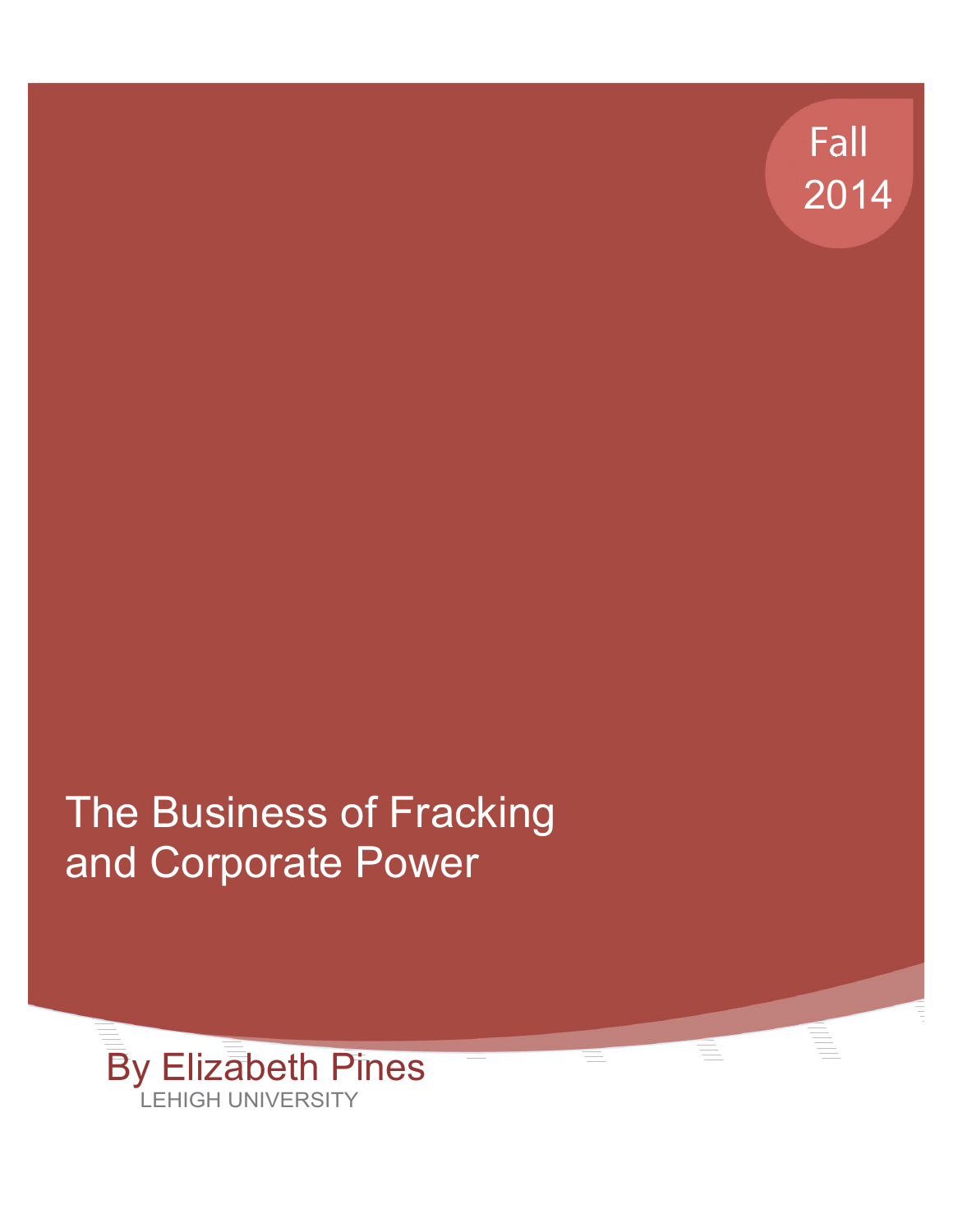#### **The Business of Fracking and Corporate Power Elizabeth Pines Fall 2014**

#### **Introduction**

As drilling for natural gas increases through a process known as hydraulic fracturing, or fracking, public scrutiny has sharpened and visibility of oil and gas companies has increased. This visibility has drawn both support and criticism from various stakeholders, including environmentalists, scientists, politicians, citizens, corporations, and investors. A number of key players exist in the fracking industry, ranging from multinational corporations to national and regional companies. This paper will examine some of the largest drillers in the country, their trade associations, the ways in which they disclose risks of fracking to investors, and their impact on public policy and the political climate through lobbying and contributions to political candidates.

Delving deeper into the companies that participate in fracking and their impact will give a context to the political issues currently faced by the industry. Having knowledge of the companies involved in fracking and their lobbying expenditures will allow for greater transparency and understanding of fracking practices and the companies behind them.

As fracking and related issues have become politicized, controversy surrounding the process of fracking itself and the oil and gas industry will intensify. One of the largest controversies relating to the oil and gas industry more broadly is the immense power corporations have because of their lobbying expenditures and political partnerships. This paper will provide detailed information about campaign spending and other lobbying efforts, and will highlight the controversy surrounding political contributions, the ways in which companies are disclosing risks of fracking to investors, and how investors are pressuring companies to increase transparency.

Understanding the major players in natural gas drilling and their impact on the political climate in the United States is important for both Lehigh University students and the general public. In general, Lehigh students and the public will gain a basic understanding of the role corporate funding plays in politics. Perhaps more specifically, ExxonMobil, one of the companies highlighted in this paper, is a top recruiter at Lehigh. Understanding a major component of its business will give Lehigh students a different perspective on Exxon's role in fracking, as well as other similar companies.

The public will also gain information about fracking, and the ways in which companies ally themselves with trade associations to advertise and lobby on their behalf. It is important to understand how political contributions play a role in government decision-making and the broader financial implications of lobbying. Additionally, investors and potential investors in stocks and bonds of oil and gas companies will gain a better understanding of the steps corporations are taking to disclose risks of fracking to shareholders.

#### **Highlights of Major Gas Drillers: ExxonMobil, Chesapeake Energy, & Range Resources**

With roots in John D. Rockefeller's Standard Oil Company, ExxonMobil was formed in 1999 by a merger of Exxon and Mobil, and is the world's largest oil and gas producer today. Exxon's history has been filled with political contention and widespread debate. In 1911, the U.S.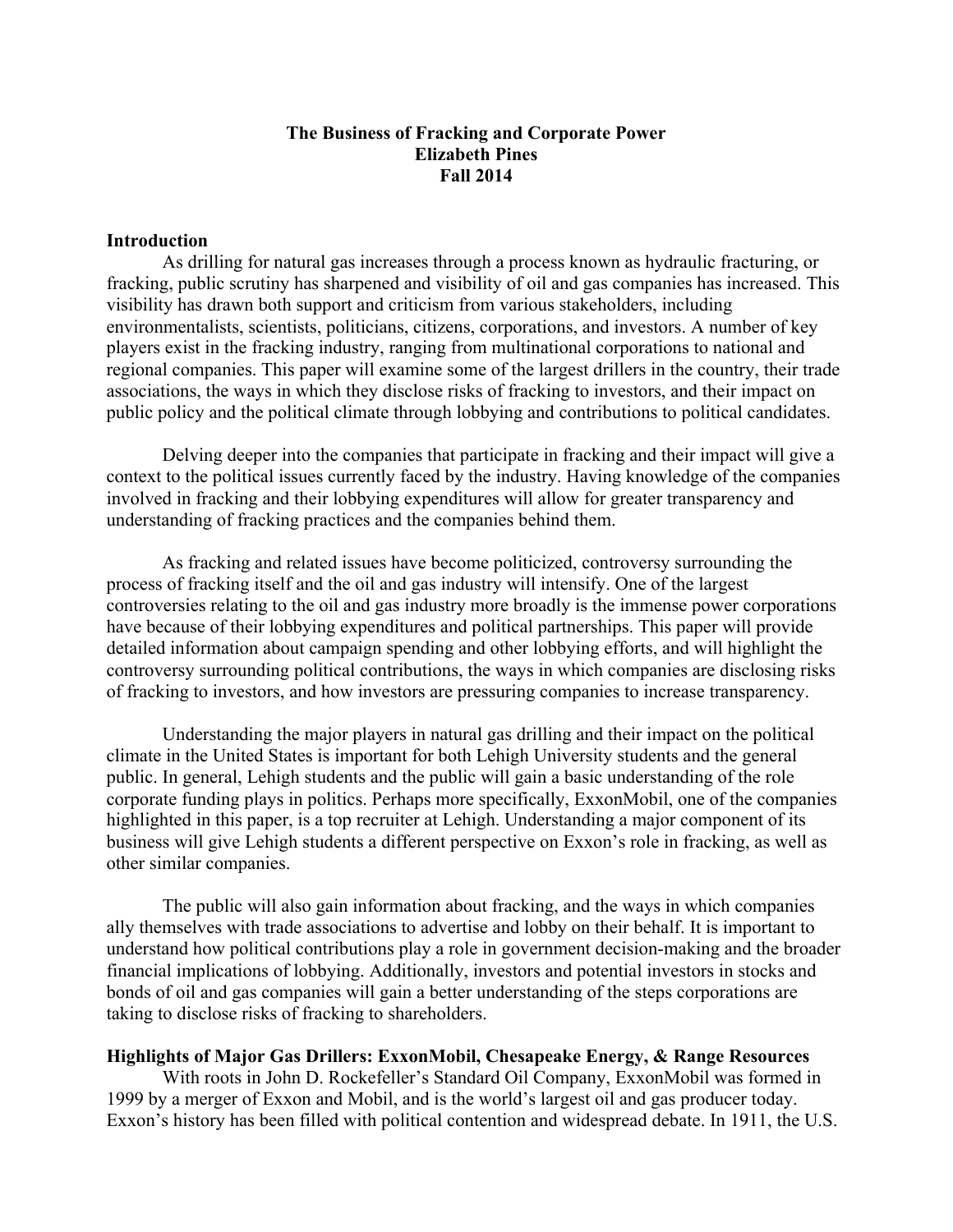Supreme Court mandated that Standard Oil split into 34 unrelated companies, including Vacuum Oil, which would become Mobil Oil Corporation in 1966, and Jersey Standard, which would become Exxon in 1972 (ExxonMobil, Our History).

Headquartered in Irving, Texas, Exxon currently operates on every continent except Antarctica, and in over 45 countries (Progressive Digital Media, 2013). Exxon's financial results have given the company the title of the largest publicly traded oil and gas company. Its 2013 revenue was reported at \$430 billion and profits reported at \$32.6 billion. In 2011, Exxon's average daily natural gas production was 3.9 billion cubic feet, or 29 billion gallons (Kusnetz, 2011). By 2012, that number rose to 12.322 billion cubic feet, or 92 billion gallons, which is enough to fill over five billion 16'x32' in-ground swimming pools (Progressive Digital Media, 2013).

Exxon boasts over 60 years in safe hydraulic fracturing. However, after public skepticism about the processes companies use to extract natural gas and shareholder questions regarding the undisclosed risks associated with fracking, Exxon released a report in 2014 titled "Unconventional Resources Development – Managing the Risks." This report detailed to shareholders how Exxon will utilize risk management practices associated with the development of unconventional resources, which the company defines as "natural gas and oil found in shale and tight sand formations," to ensure safety in the process of hydraulic fracturing. The report discussed the economic and environmental benefits of unconventional resources development, the steps Exxon has been taking to be accountable to regulators and stakeholders, the impact fracking has on drinking water and water use, transparency of chemicals used in fracking, and air emissions related to fracking (Unconventional Resources Development Risk Management, 2014).

While Exxon is the largest producer of oil and gas, smaller companies have taken the lead in the hydraulic fracturing industry. Headquartered in Oklahoma City, OK, Chesapeake Energy is the second largest producer of natural gas in the United States and focuses on exploring and drilling onshore in major natural gas and liquids plays, areas that have been selected for exploration of oil and gas, across the United States (Chesapeake Energy, Operations). Chesapeake owns approximately 46,800 natural gas and oil wells at the end of 2013 that produce roughly 4.1 billion cubic feet, which is enough natural gas to meet the needs of approximately 20,000 homes in the United States for an entire year (How To Measure Natural Gas, 2014).

Chesapeake separates its divisions for reporting purposes into southern and northern components. The Southern Division includes the Eagle Ford Shale in South Texas, the Barnett Shale in North-Central Texas, and the Haynesville/Bossier Shale in northwestern Louisiana and East Texas. Its Northern Division includes the Utica Shale in Ohio, West Virginia, and Pennsylvania, and the Marcellus Shale in West Virginia and Pennsylvania. Chesapeake's 2013 revenues totaled \$17.5 billion and net profit was reported at \$894 million (SEC, Chesapeake Oilfield Operating, L.L.C., Form 10-K, 2014). Chesapeake is heavily involved in political participation and in an effort to be transparent, lists its Political Action Committee and trade association contributions in 2012 directly on its website (http://www.chk.com/about/corporategovernance/political-participation).

Range Resources in another major natural gas driller that primarily focuses on the Appalachian and Southwestern regions. Its areas of operation include Pennsylvania, Virginia, West Virginia, the Texas Panhandle, northern Oklahoma, and Kansas (Range Resources, Strategy,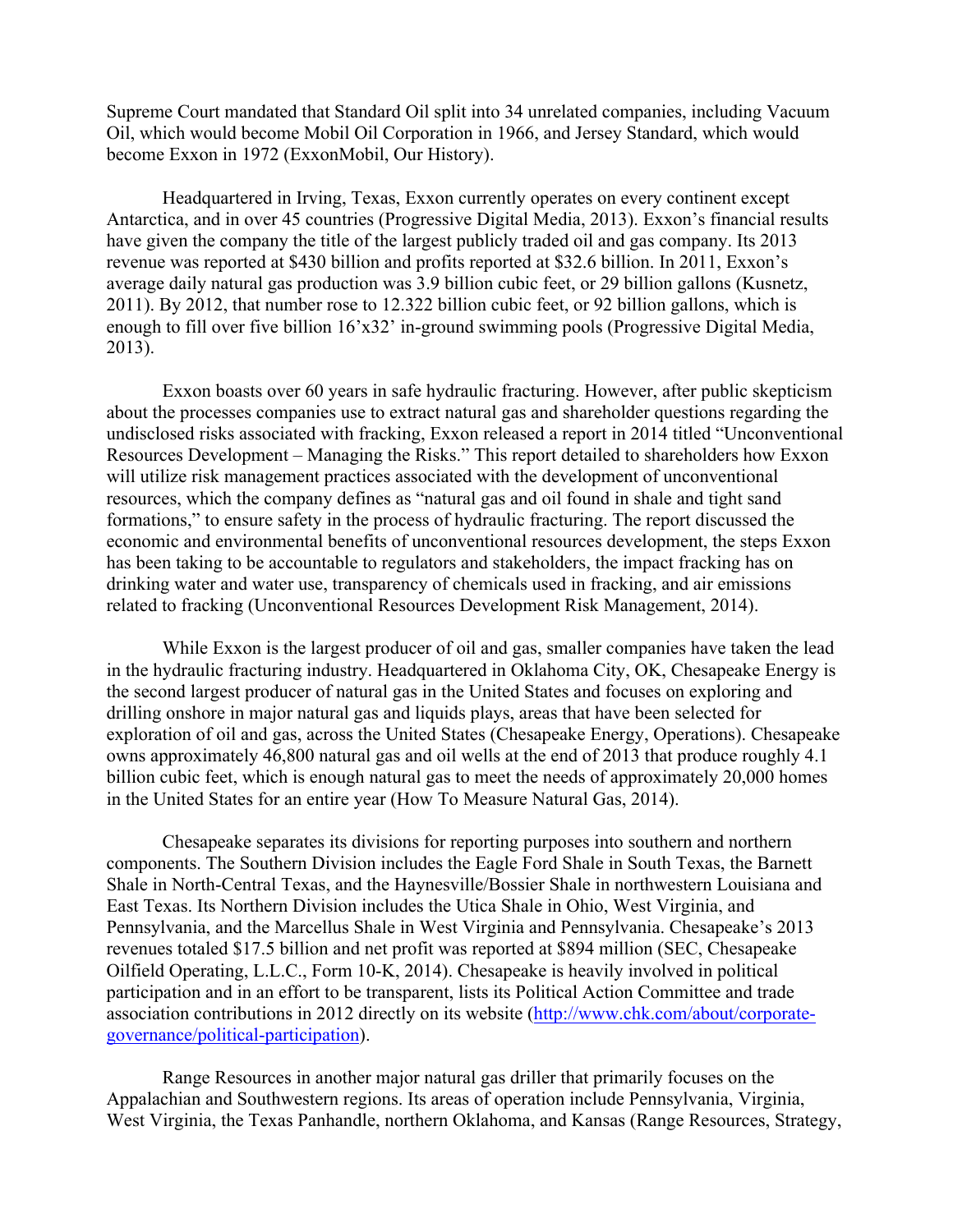2014). Based in Fort Worth, Texas, Range Resources was founded in 1976 and participated in a series of mergers and acquisitions between 1988 and 2000 that allowed it to grow and expand. The company is best known for its activity in the Marcellus Shale, where it has increased its activity since 2004, when it drilled the first successful vertical well in Washington County, PA. Financial data show 2013 revenues of \$1.8 billion and net profit of \$115 million, both of which have been on an upward trend, increasing 55% and 147% since 2009, respectively (SEC, Range Resources Corporation, Form 10-K, 2014).



# **Reporting Risks of Fracking to Investors: The Role of Institutional Investors**

As stakeholder concerns have increased about the risks of fracking, a number of efforts have been made to pressure companies to disclose these risks to investors. In 2011, Exxon and Chevron's shareholder vote resulted in a 28% and 41% vote to better disclose risks of fracking, respectively. As You Sow, an activist organization whose mission is to "promote environmental and social corporate responsibility through shareholder advocacy, coalition building, and innovative legal strategies" (As You Sow, About Us), has been pushing large corporations that engage in fracking to disclose risks to investors, specifically related to the chemicals they use in the process. Disclosures in annual financial statements filed with the U.S. Securities and Exchange Commission (SEC), could be a revolutionary first step to disclosing information to investors and other external users, and could set a precedent for other fracking companies (Inside Washington Publishers, 2011).

While companies argue that their practices conform to all regulations related to fracking, advocacy groups and environmental activists urge that fracking disclosures are important for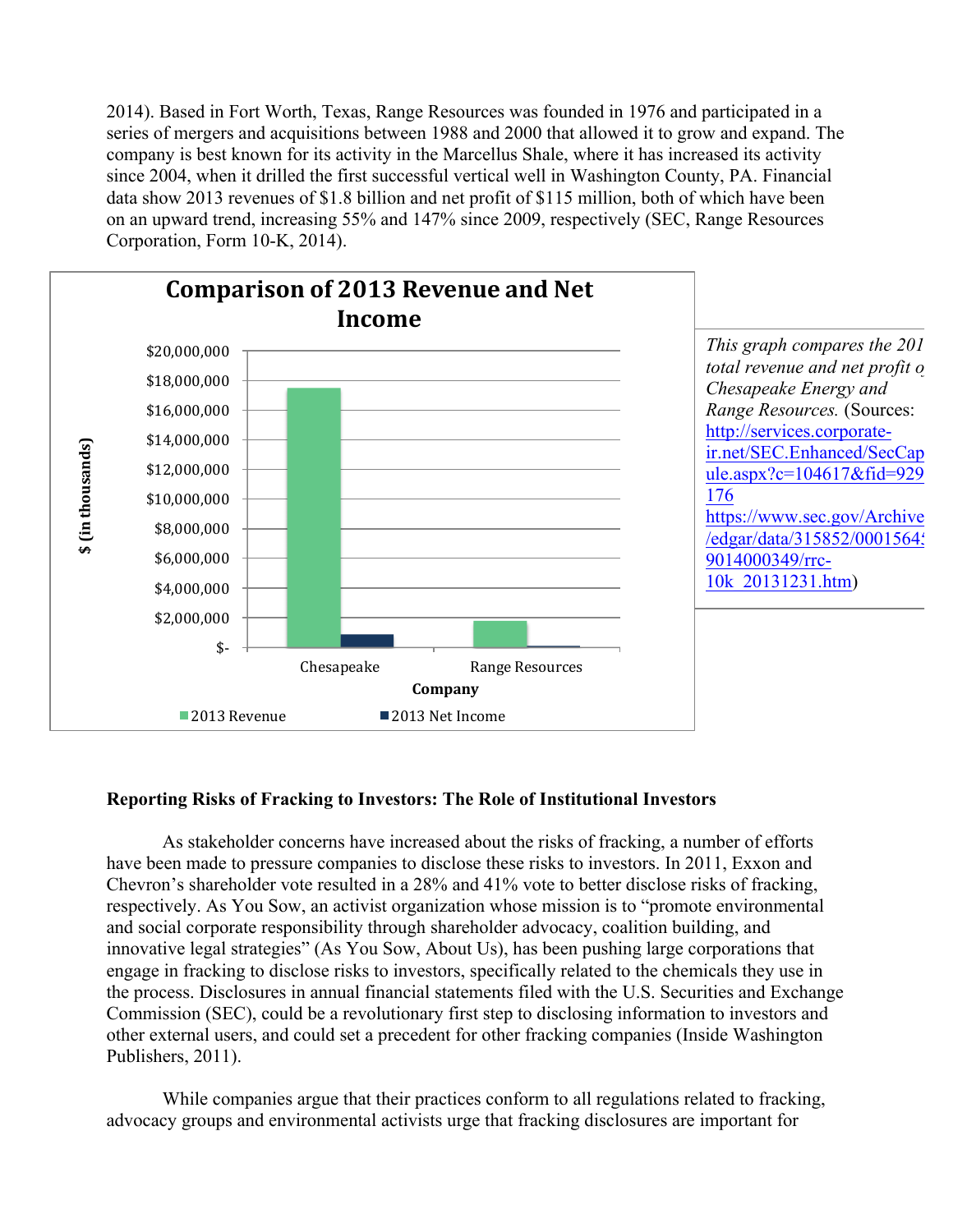investors. Exxon has particularly been feeling the increased pressure. After several institutional investors co-filed a proposal, including New York City's pension funds, which own \$1.02 billion in Exxon stock, Exxon agreed to report on fracking risks in April 2014. (Scheyder, 2014). Following this immense pressure, Exxon released its first report in September 2014, discussed previously, titled "Unconventional Resources Development – Managing the Risks".

In 2011, the Securities and Exchange Commission (SEC) requested that oil and gas companies provide it with information about their fracking processes, including the chemicals and amount of water used and their efforts to reduce the environmental impact of fracking. This request was not mandatory, nor was it publicized. The purpose was for the SEC to ensure "investors are being told about risks a company may face related to its operations, such as lawsuits, compliance costs or other uncertainties" (Solomon, 2011). At the time, oil and gas companies were being asked to disclose certain information to the SEC, which then would be publicly disclosed at the discretion of the federal agency. The industry criticized this effort, partly due to concerns of adding another layer of regulation in an already highly regulated industry.

The SEC's involvement in fracking brings another interesting perspective to the fracking debate: when environmental disasters occur or political attention is brought to safety issues related to oil and gas practices, stock prices drop dramatically. The SEC has attempted to mitigate effects felt by shareholders by requesting preemptive information. Thomas P. DiNapoli, New York State Comptroller, said, "Only through appropriate disclosure do you get the information you need to make informed and sound investment decisions" (Solomon, 2011).

#### **Trade Associations and Their Influence**

Due to the heavily regulated nature of the oil and gas industry, many companies ally themselves with trade associations that participate in the political and legislative process to influence laws and regulations. Trade associations range from national to regional and have various degrees of leverage and power. The American Petroleum Institute (API) is the only national trade association that represents all of the activities in the oil and gas industry (About API). Based in Washington D.C., API currently has approximately 400 members from all activities in the oil and gas industry. API is actively involved in lobbying and politics and spent over \$9.3 million in 2013 lobbying (Center for Responsive Politics). About 70% of API's campaign contributions go to Republican candidates, and not all political contributions relate to fracking or other oil and gas interests. API has donated to several tax organizations, including the Sixty Plus Association, which desires to end the estate tax, and Americans for Tax Reform, which seeks to lower taxes (Mufson, 2012).

While API is the largest trade association, a number of smaller organizations prove to be just as vital to the oil and gas industry. The Marcellus Shale Coalition is powerful in the Pennsylvania region. With 40 energy companies as members, including Range Resources and Chesapeake Energy, the Marcellus Shale Coalition works on behalf of these companies to "influence drilling-related legislation, stage conferences and educational events on gas extraction, and represent the industry in the press" (Colaneri, 2014). The Marcellus Shale Coalition also provides educational resources and information about several natural gas topics, including land leasing, exploration, drilling, and site restoration. Although the Marcellus Shale Coalition is not as nationally known as the API, the coalition still participates in the political process, with lobbying spending of \$90,000 since the beginning of 2014 (Center for Responsive Politics, Marcellus Shale Coalition). The company's lobbying issues all relate to the development of natural gas.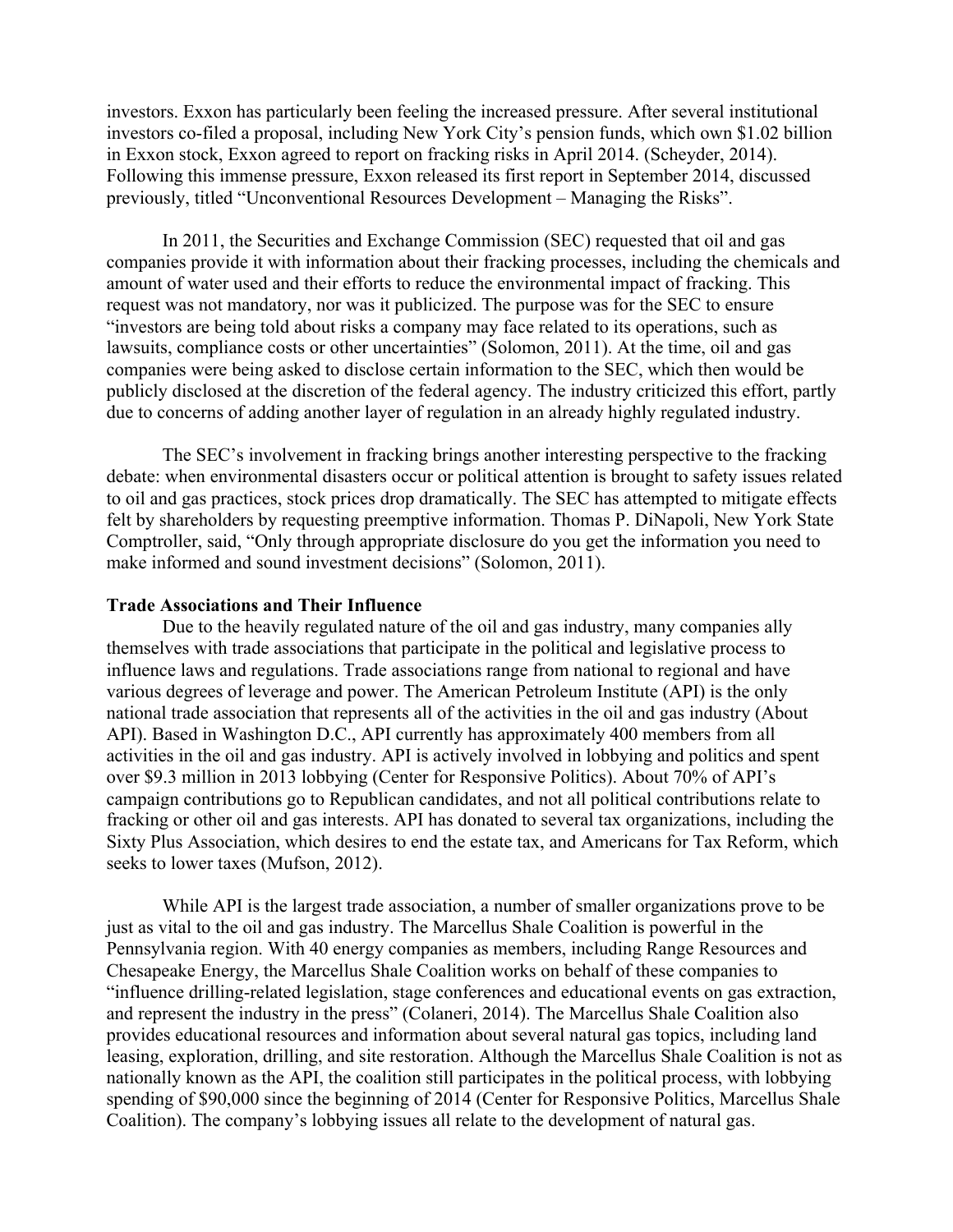#### **Lobbying and Political Contributions in the Oil and Gas Industry**

The oil and gas industry has tremendous political power due to its size, the public's reliance on oil and gas, and the influential of trade associations and political action committees with which they partner. Lobbying efforts and political contributions in the oil and gas industry have been exorbitant on the national and state levels and have drawn both support and criticism. Oil and gas interests are among the top sectors for lobbying spending, with over \$359 million in 2013 (Center for Responsive Politics, Ranked Sectors). Exxon and Chevron are the top lobbyists, with over \$13 million and \$10.5 million, respectively, in 2013.



The largest multinational oil and gas companies, including Exxon Mobil, Chevron, Koch Industries, Royal Dutch Shell, BP, and ConocoPhillips cumulatively spent over \$51 million in lobbying efforts in 2013, ranging from tax provisions and policy, to natural gas exploration, to specific hydraulic fracturing bills. However, Chesapeake and Range Resources cumulatively spent \$1.9 million in 2013. The energy and natural resources sector as a whole has a significant party split in terms of political contributions to Congress. In 2012, political contributions were over \$60 million to Republican congressional candidates and \$17 million to Democratic congressional candidates (Center for Responsive Politics, Energy/Natural Resources).

The Center for Responsive Politics, a nonpartisan aggregator of data about money in politics, reports information from various sectors and companies about lobbying spending dating back several years, and breaks down its information by political party and even individual congressional candidates. Additionally, companies themselves report spending on their websites. For example, Chesapeake includes lists of 2012 political contributions and trade associations to which it paid over \$50,000 in dues in 2012 (see list below).

Overall annual lobbying in the oil and gas industry has been steadily increasing since 2007, reaching a peak of approximately \$170 million in 2009, then steadily declining and stabilizing around \$140 million annually since then (Center for Responsive Politics, Oil & Gas Annual Lobbying). Although lobbying efforts are diverse and data compilations include lobbying efforts for interests that are not directly related to hydraulic fracturing, the nature of the exorbitant amount of money spent demonstrates the influence corporations have on policy. Major questions and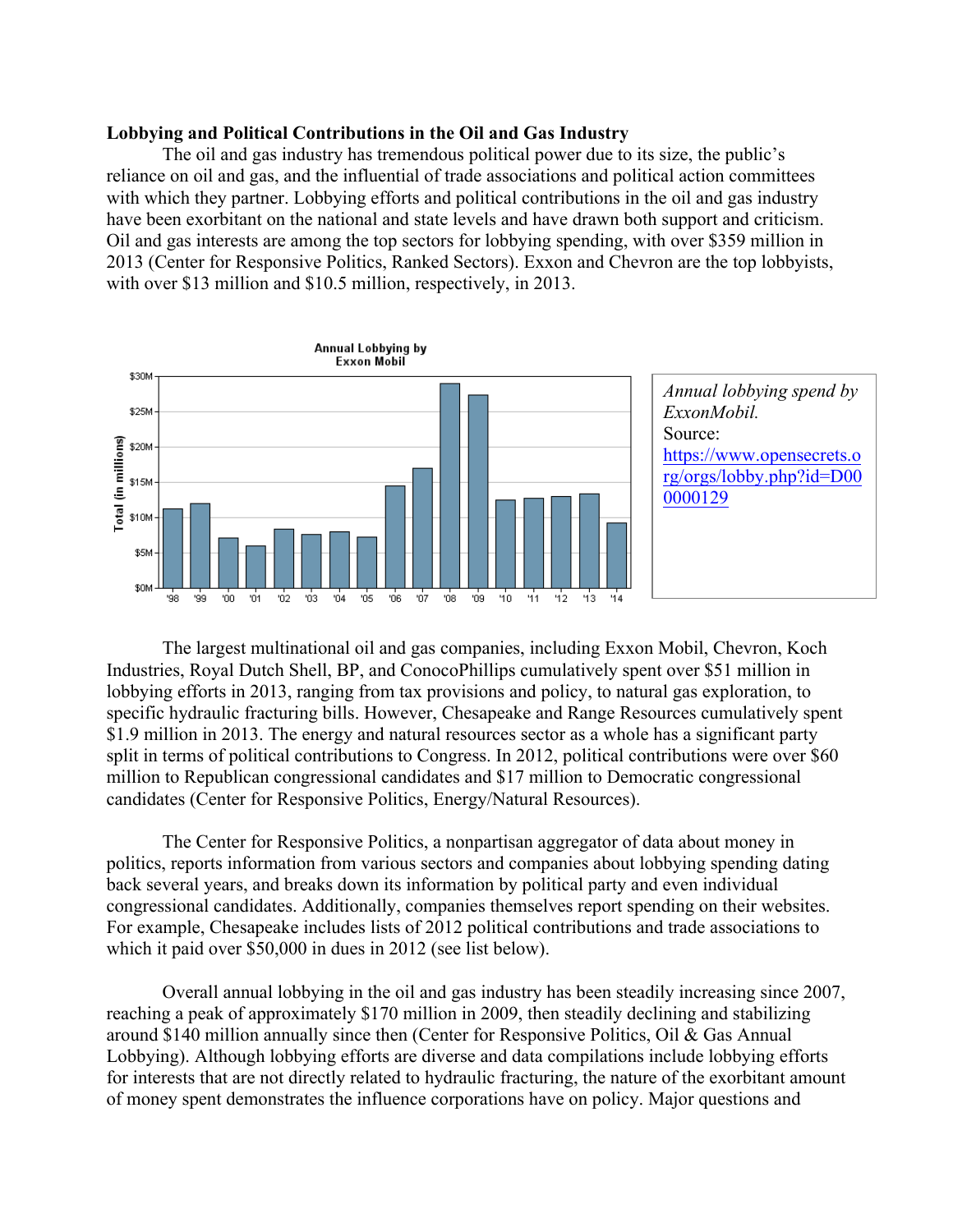debates remain about the impact political contributions have on public policy and the level of transparency corporations should adopt.



#### 2012 Trade Associations Receiving \$50,000 or More in Total Dues

**American Clean Skies Foundation** American Petroleum Institute America's Natural Gas Alliance **Business Roundtable** Independent Petroleum Association of America Louisiana Oil & Gas Association **Marcellus Shale Coalition** National Association of Manufacturers Natural Gas Vehicles for America South Texas Energy and Economic Council Texas Oil & Gas Association The State Chamber of Oklahoma U.S. Chamber of Commerce

*This list shows Chesapeake Energy's expenditures of \$50,000 or more to trade associations.*  Source: http://www.chk.com/documents/governance/chesapeake -energy-2012-trade-association-dues.pdf

My personal viewpoint is that the political process is too far influenced by large corporations with deep pockets and strong influence and that a large principal-agent problem exists, in which both corporations and politicians act on behalf of themselves rather than their constituencies. I applaud those individuals and organizations that have pressured corporations to disclose the risks of fracking to investors but remain skeptical of the impact this will have. Because a corporation's primary concern is to create a return for shareholder investment, I worry the current level of transparency is purely beneficial on an economic level, but does little to address the concerns of communities in which fracking occurs and people who are directly impacted by fracking. I urge individuals and groups to continue placing pressure on corporations to act socially responsibly, but wonder how much impact can be made without billions of dollars in investments as leverage for social and economic change.

#### **Interview with Vaughn Cook, Partner at Ernst & Young**

Vaughn Cook is a Central Region Assurance Partner with Ernst & Young, a global public accounting firm, and has 18+ years of experience serving various industries, including energy and utilities. Specific companies he has served include CONSOL Energy Inc., CNX Gas Corporation, and EQT Gas Corporation. Cook's responses have been consolidated and edited for clarity.

#### *1. How do corporations currently disclose risks of fracking and other environmental risks to investors?*

Disclosures of matters such as these generally manifest themselves in the Risk Factors discussion within a company's annual report that is filed on Form 10-K with the SEC. The Risk Factors are presented in Item 1A, which places them in the front portion of the annual filing, near the beginning of the document. To the extent that a company concluded that such risks were significant, it would also include a similar discussion in any securities offerings that it may issue. Finally, to the extent that a company has had any environmental actions taken against it that have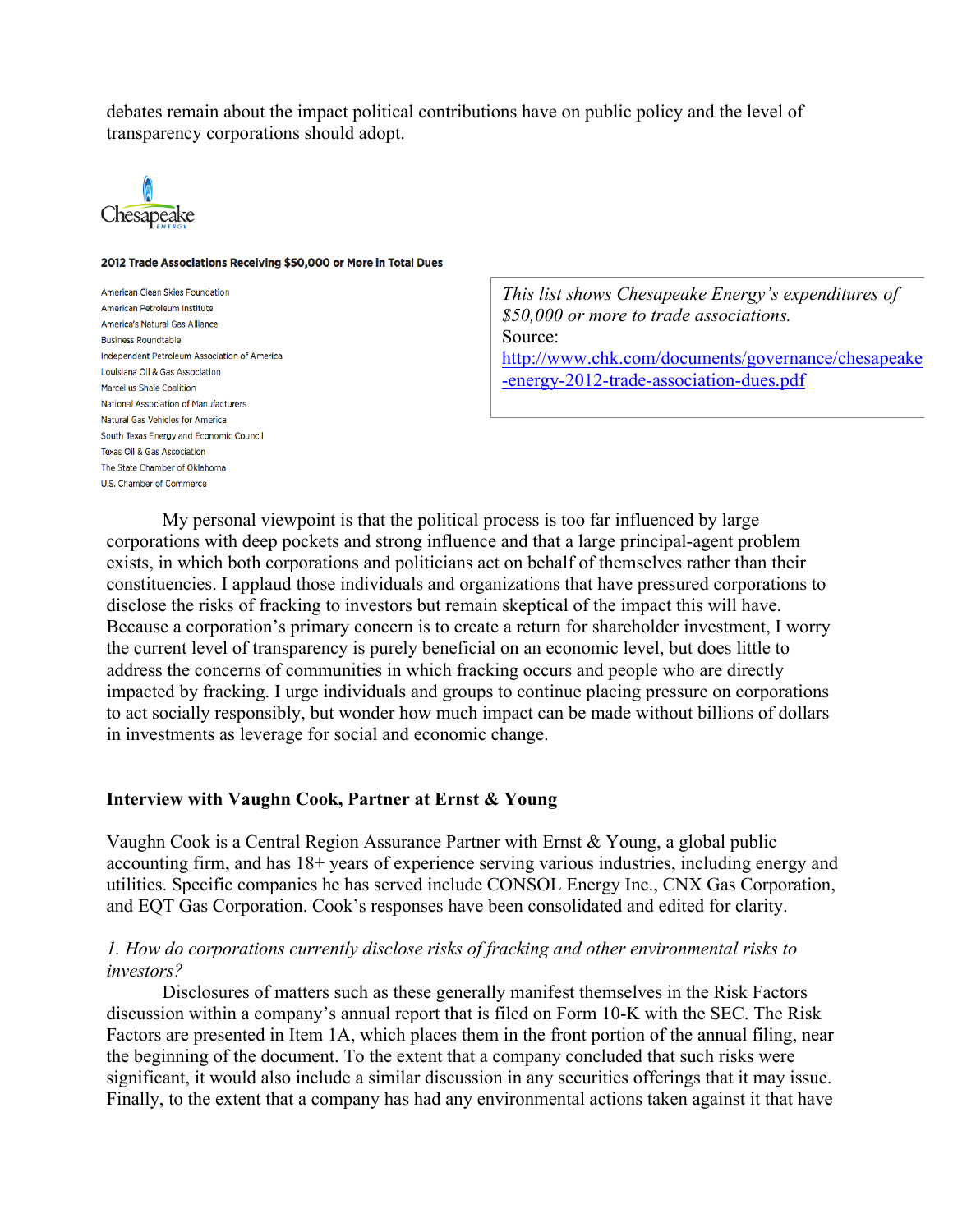or may have a significant impact on the company's financial statements, disclosure of those matters would be included in the footnotes to the company's financial statements.

#### *2. From an audit perspective, how important is it for companies to disclose the risks of fracking to investors?*

While fracking has been a very popular topic in the media, in my experience with various public and private companies operating in the industry in our Appalachian region, I have not encountered any instances where issues related to fracking have had a significant impact on the financial statements. As a result, from an audit perspective, fracking has not introduced any significant risks to the financial statements and, therefore, audit-related disclosures regarding fracking are generally not necessary and have not been included. While disclosures and discussion regarding fracking may be relevant to investors to better understand the operations and strategy of the companies in which they invest, the perspective of those disclosures would come from a topic other than the audit.

# *3. In the past few years, shareholder concerns have been increasing about the risks of fracking. What responsibility do you think corporations have to disclose the risks of fracking to investors?*

Companies face a difficult balancing act relative to providing shareholders appropriate insight into their operations while trying to provide information that isn't overly technical such that an average investor actually gains less clarity, rather than more, from that information. In my opinion, fracking has received excessive focus when, in reality, the limited issues that have arisen from well development in this area have been unrelated to fracking. For the most part, the developers in this region have operated responsibly and have worked diligently to ensure that their well development operations have minimal impact on the surrounding environment. However, given the excessive attention that fracking has received, it may be beneficial for some corporations to provide more information in an effort to dispel the misconceptions associated with this development technique.

# *4. How much power do investors have in pressuring corporations to release reports detailing risks of fracking?*

As shareholders, investors always have the right to put forth proposals for consideration by the Board of Directors and direct vote by the shareholders. Any appropriately submitted shareholder proposal will be put forth to the overall shareholder group for a vote. Certain companies have received such shareholder proposals that have been voted on by the overall shareholder group. However, I am not aware of any such proposals that received the necessary levels of shareholder support and votes for passage.

#### *5. Because the role of financial reporting is to give investors, creditors, and other external users relevant information to make decisions, what role do you think annual reports can play in corporations disclosing risks to investors?*

From a pure financial reporting perspective, unless a company's fracking activities have led to financial reporting consequences, the financial reporting process does not provide a relevant platform to discuss fracking, as the financial statements may have appropriately not reflected any impact from fracking. However, as a company's annual report may be the only financial document reviewed by an average investor, the Risk Factor discussion of fracking and other environmental matters may provide an effective platform to discuss any such potential risks that a company may face. In the current state of investor reporting, annual reports are highly regulated and consistent among SEC registered companies. Therefore, a separate investor report may introduce more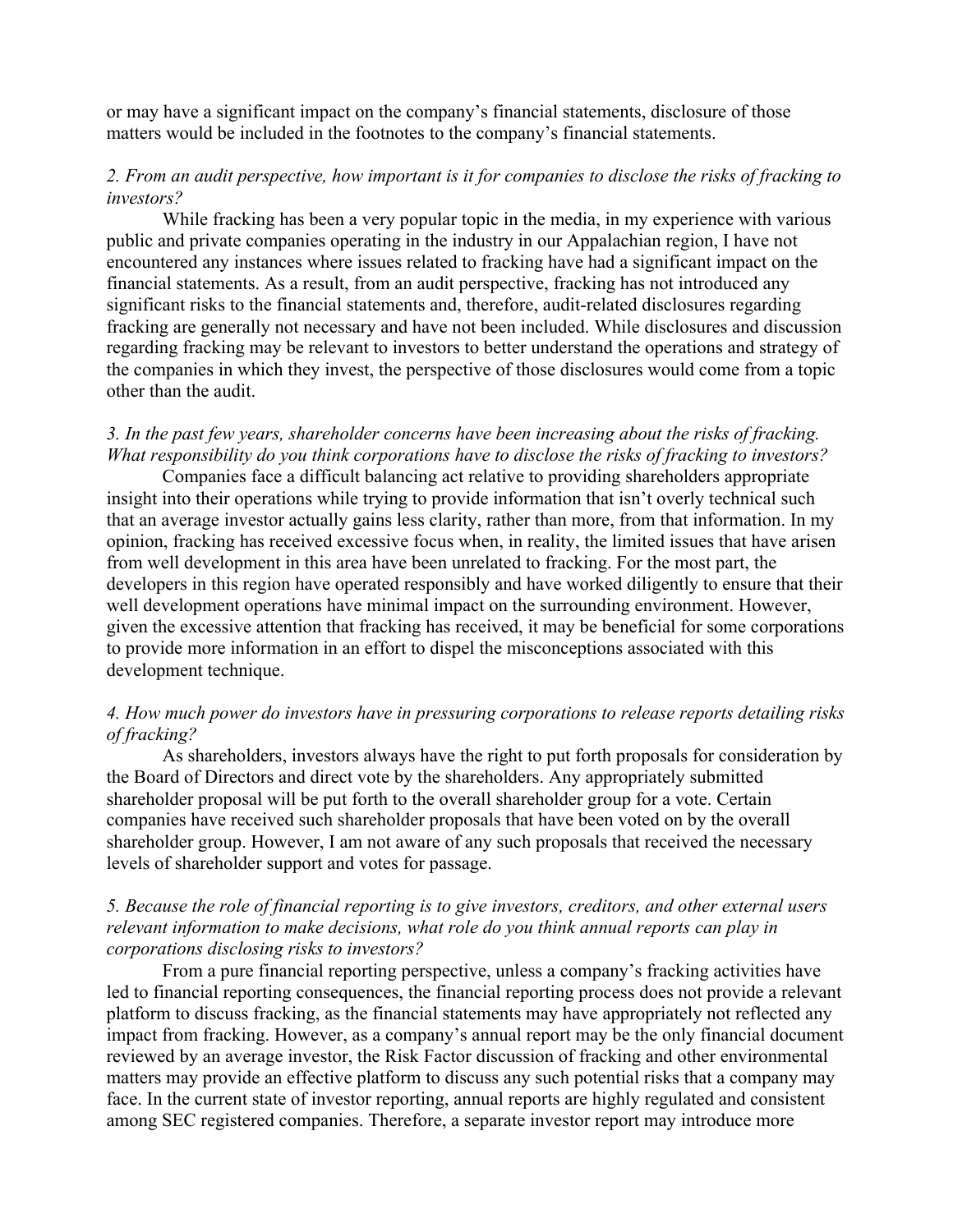confusion relative to this topic because no regulatory framework exists to ensure consistency for such reporting.

# *6. As environmental concerns increase, do you see an increasing number of investors, communities, and advocacy groups increasing pressure on corporations to disclose risks of fracking and other activities that have potential negative impacts on the environment?*

Shareholder and advocacy group activity in this area has increased, likely fueled by the attention on fracking within the media. However, although I've seen and heard of shareholder proposals at certain SEC registrants, companies that file financial statements or other documents with the SEC, to provide deeper insight and information relative to a company's fracking and overall well-development activities, I am not aware of any such proposals receiving adequate shareholder support for passage.

# **Profiles of Key Groups and Organizations**

#### *Independent Petroleum Association of America (IPAA)*

The Independent Petroleum Association of America (IPAA) is a national trade association that represents oil and gas companies whose mission is to ensure "a strong, viable domestic oil and natural gas industry, recognizing that an adequate and secure supply of energy is essential to the national economy" (http://www.ipaa.org/about-ipaa/). IPAA releases educational information and reports regarding industry statistics, employment, and government relations. Similarly to the American Petroleum Institute, one of the largest purposes of the IPAA is to represent oil and gas companies in the political process through lobbying. IPAA can be contacted through their office in Washington, D.C. at (202) 857-4722.

# *U.S. Securities and Exchange Commission (SEC)*

The SEC has become increasingly involved in fracking processes from the perspective of ensuring companies are fully disclosing relevant information to investors. The SEC has been asking for companies to disclose chemicals used in fracking, although it is difficult to tell at this time how transparent this disclosure will be to the public. Additionally, the SEC has regulatory authority to set and enforce accounting standards, many of which greatly impact oil and gas companies' quarterly and annual earnings reports to shareholders. The Regional Director for the Philadelphia Regional Office of the Securities and Exchange Commission is Sharon Binger. Her phone number is (215) 597-3100 and her email is  $philadelphia@sec.gov$ .

#### *As You Sow*

As You Sow is a shareholder advocacy group that promotes environmental and corporate social responsibility. The organization works with corporations on a number of environmental and social efforts, including reducing energy consumption during production, reducing water contamination, and sourcing raw material responsibly. Its Hydraulic Fracturing initiative seeks to reduce the financial and environmental impacts of fracking. In 2014, they released a report called "Disclosing the Facts: Transparency and Risk in Hydraulic Fracturing Operations"

(http://disclosingthefacts.org/), which grades and ranks 30 companies on their disclosures of environmental and community impacts to shareholders. As You Sow has been at the forefront of the movement to increase corporate transparency to shareholders and its efforts have been realized most recently by ExxonMobil, which has agreed to increase disclosures to investors. The Operations Manager for As You Sow is Betsy McMahon. Her phone number is (510) 735-8155 and her email is  $b$ mcmahon@asyousow.org.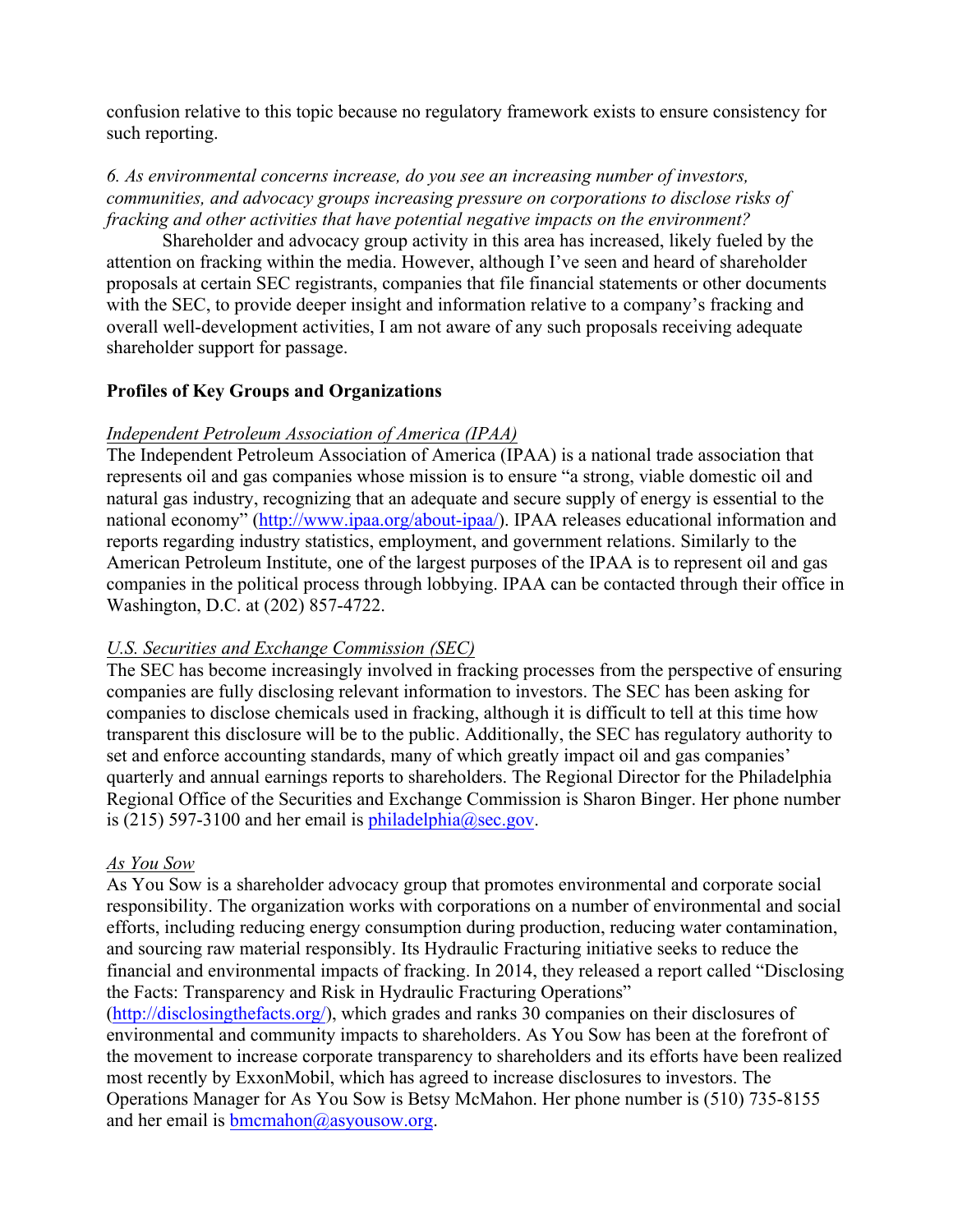# *Common Cause: Deep Drilling Deep Pockets Reports*

Common Cause is a nonpartisan organization that strives to maximize citizen participation on politics and government. Common Cause calls itself a "citizen's lobby" (Common Cause, Issues) and works to strengthen voting rights, decrease money in politics, and increase ethical standards in government. Its "Deep Drilling Deep Pockets" series provide an in-depth report of campaign contributions and lobbying at the state level by both pro-fracking and anti-fracking interest groups. These reports have highlighted data in Ohio, New York, and Pennsylvania, and track the millions of dollars from corporations influencing politics. Common Cause can be contacted at CauseNet@commoncause.org, or at their office in Washington D.C. at (202) 833-1200.

#### **Important Web Resources**

# *Center for Responsive Politics*: https://www.opensecrets.org/

The Center for Responsive Politics is a nonpartisan non-profit organization that researches and reports on money in politics in the United States. It's mission is to "Inform, Empower, & Advocate" and it reports comprehensive data on lobbying and political contributions in a variety of industries, and across political parties and elections (Center for Responsive Politics, Our Mission). It provides detailed graphics that demonstrate lobbying expenditures annually, as well as political contributions by party.

# *Oil Change International: Dirty Energy Money: http://www.dirtyenergymoney.com/*

Oil Change International is nonprofit research and advocacy organization focused on "exposing true costs of fossil fuels and facilitating the coming transition towards clean energy" (Oil Change International, About Us). Its major project, "Dirty Energy Money," an online database shows political contributions by Senator and House Representative and their affiliations with various fossil fuel companies. Although the Oil Change International website demonstrates its biased view, the Dirty Energy Money database is a large interactive graphic that allows for high user interaction.

# *FracFocus:* http://fracfocus.org/

FracFocus is a national registry disclosing chemicals used in the fracking process. It is managed by the Ground Water Protection Council and Interstate Oil and Gas Compact Commission and provides factual information without bias (FracFocus, About Us). FracFocus provides information about companies that disclose chemical use to the website, as well as the chemicals used at specific well sites. While the site provides detailed information, users must be specific with data input for particular wells.

# *ProPublica:* http://www.propublica.org/series/fracking

ProPublica is an independent nonprofit investigative journalism organization that provides detailed reports and research on many topics, fracking among them. Its reports range from health impacts to water contamination, and business impact on fracking regulation. While some may view ProPublica as anti-fracking, it presents comprehensive information that is rarely published in traditional news outlets.

# *State Impact: NPR:* http://stateimpact.npr.org/

StateImpact is a National Public Radio project that researches and reports on energy, the environment, and community impacts. Its reporting on issues in Pennsylvania include regulation,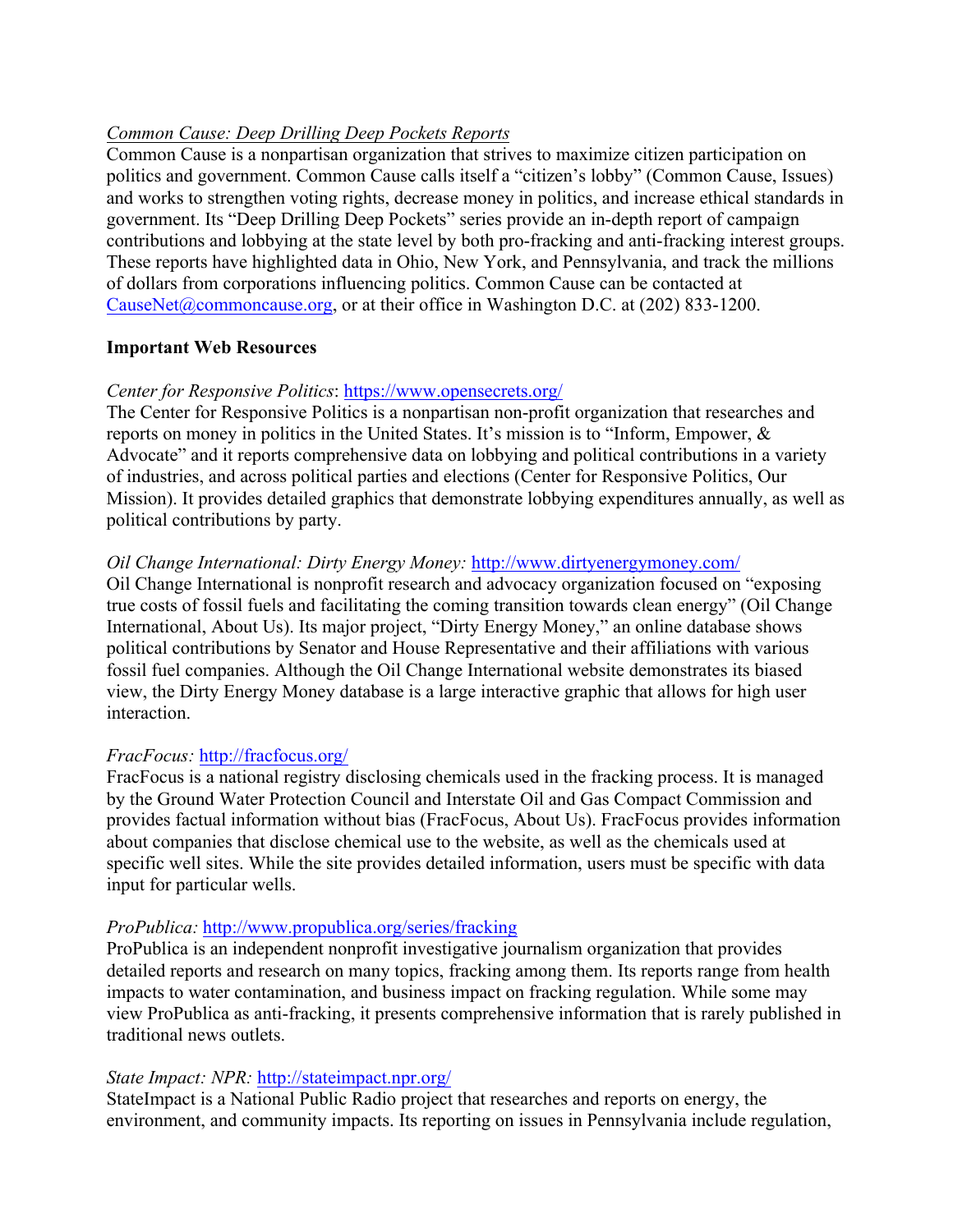economy and financial influence on government. The website is easy to use and navigate and provides reports and news in additional to general fracking information.

# *ExxonMobil 2013 Annual Report:*

http://www.sec.gov/Archives/edgar/data/34088/000003408814000012/xom10k2013.htm

ExxonMobil's annual report shares important information regarding revenues, expenses, profits, assets, liabilities, and business risks. Fracking is briefly mentioned in a broader discussion regarding risks to business operations, but might be more detailed in the future if fracking risks will be disclosed in annual reports.

# **For More Information**

- 1. http://www.propublica.org/article/natural-gas-politics-526
- 2. http://www.claimsjournal.com/news/national/2014/07/11/251654.htm
- 3. http://www.dispatch.com/content/stories/local/2013/08/01/fracking-lobby-helps-fund-gopcampaigns.html
- 4. http://thinkprogress.org/climate/2014/05/30/3443332/california-fracking-ban-fails/
- 5. http://www.taxpayer.net/images/uploads/downloads/Political\_Footprint\_of\_the\_Oil\_and\_Gas\_ Industry\_Lobby\_April\_2014\_FINAL.docx.pdf
- 6. http://www.commoncause.org/states/new-york/research-andreports/NY\_040711\_Report\_Natural\_Gas\_Lobbying\_Expenditures.pdf
- 7. http://www.commoncause.org/states/new-york/research-andreports/NY\_010912\_Report\_Deep\_Drilling\_Deep\_Pockets\_Campaign\_Contributions.pdf
- 8. http://www.polluterwatch.com/blog/big-oil-front-group-poured-millions-lobby-againstfracking-regulation

# References

About API. (2014). *American Petroleum Institute.* Retrieved from http://www.api.org/globalitems/globalheaderpages/about-api

About us. (2014). *As You Sow.* Retrieved from http://www.asyousow.org/about-us/

About API. (2014). *American Petroleum Institute.* Retrieved from http://www.api.org/globalitems/globalheaderpages/about-api

Activists urge companies to disclose fracking risks to shareholders. (2011). *Inside EPA's Risk Policy Report,18*(22) Retrieved from http://search.proquest.com/docview/922545588?accountid=12043

Chesapeake Energy Corporation. (2014). 10-K Annual Report 2013. *United States Securities and Exchange Commission.* Retrieved from http://services.corporateir.net/SEC.Enhanced/SecCapsule.aspx?c=104617&fid=9294176

Colaneri, K. (27 march 2014). Pennsylvania's top drilling trade group going grassroots. *StateImpact NPR.* Retrieved from http://stateimpact.npr.org/pennsylvania/2014/03/27/pennsylvanias-top-drilling-trade-group-goinggrassroots/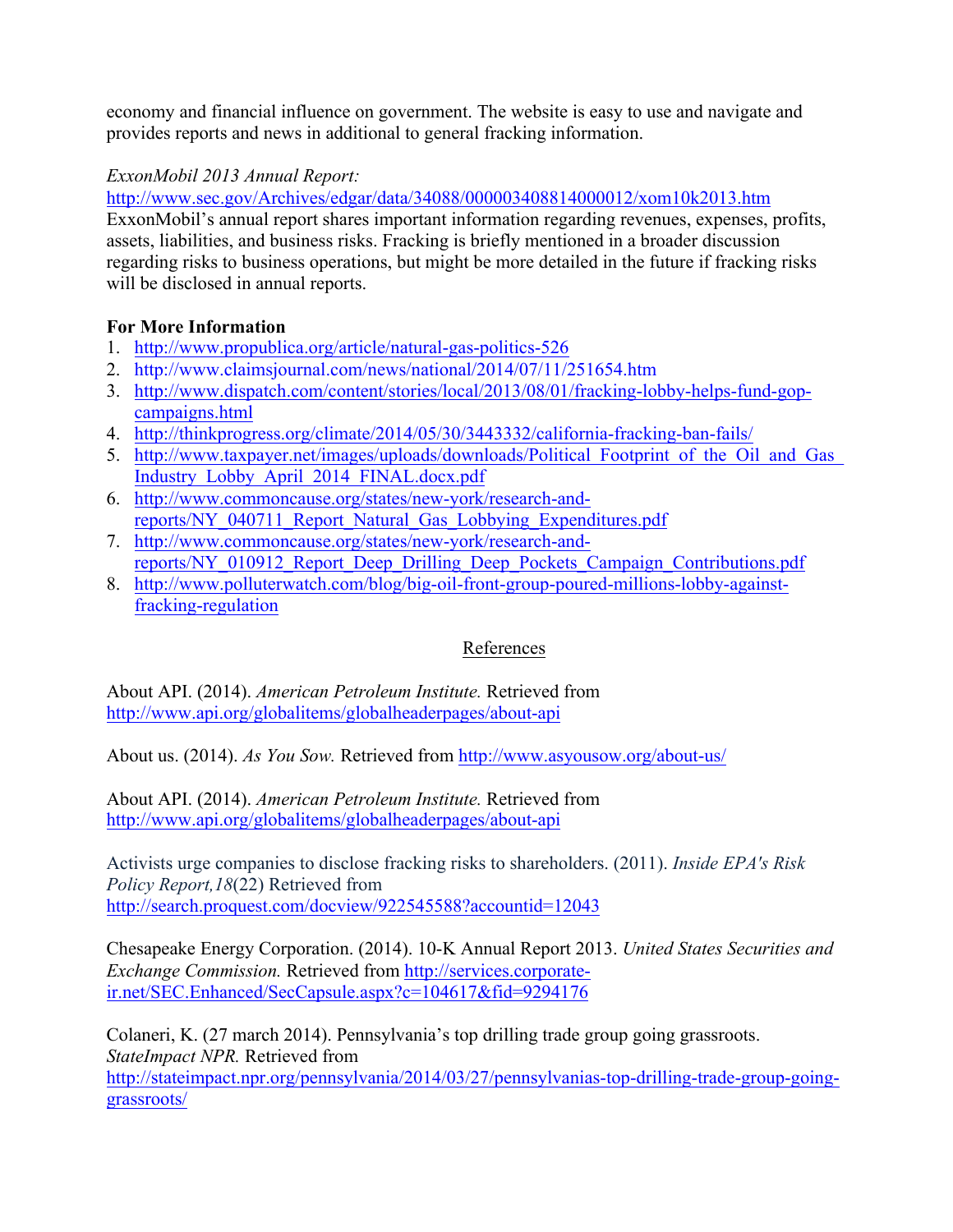Energy/Natural resources: Top contributors to federal candidates, parties, and outside groups. (2014). *Center for Responsive Politics.* Retrieved from https://www.opensecrets.org/industries/contrib.php?cycle=2014&ind=E

How to measure natural gas. (2014).*American Gas Association.* Retrieved from http://www.aga.org/KC/ABOUTNATURALGAS/ADDITIONAL/Pages/HowtoMeasureNaturalG as.aspx

Kusnetz, N. (1 September 2011). Who are America's top 10 gas drillers? *Propublica.* http://www.propublica.org/article/who-are-americas-top-10-gas-drillers

Lobbying Ranked Sectors. *Center for Responsive Politics.* Retrieved from https://www.opensecrets.org/lobby/top.php?indexType=c&showYear=2014

Marcellus Shale Coalition annual lobbying. *Center for Responsive Politics.* Retrieved from https://www.opensecrets.org/lobby/clientsum.php?id=F16125%20%20%20%20&year=2014

Mufson, S. (7 April 2012). Jack Gerard, the force majeure behind Big Oil. *The Washington Post.* Retrieved from http://www.washingtonpost.com/business/economy/jack-gerard-the-forcemajeure-behind-big-oil/2012/04/06/gIQA1hjC0S\_story.html

Oil & Gas annual lobbying. *Center for Responsive Politics.* Retrieved from https://www.opensecrets.org/lobby/indusclient.php?id=E01&year=2014\

Operations. (2014). *Chesapeake Energy.* Retrieved from http://www.chk.com/Operations/Pages/Default.aspx

Our history. (2014). *Exxon Mobil Corporation.* Retrieved from http://corporate.exxonmobil.com/en/company/about-us/history/overview

Range Resources Corporation. (2014). 10-K Annual Report 2013. *United States Securities and Exchange Commission.* Retrieved from http://phx.corporateir.net/phoenix.zhtml?c=101196&p=irol-SECText&TEXT=aHR0cDovL2FwaS50ZW5rd2l6YXJkLmNvbS9maWxpbmcueG1sP2lwYWdl PTk0MjE2MjAmRFNFUT0wJlNFUT0wJlNRREVTQz1TRUNUSU9OX0VOVElSRSZzdWJza WQ9NTc%3d#Stockholders\_Return\_Presentation

Scheyder, E. (3 April 2014). *Exxon Mobil agrees to share more data on fracking risks.* Thomson Reuters. Retrieved from http://www.reuters.com/article/2014/04/03/us-exxonmobil-fracking-dataidUSBREA3227020140403

Solomon, D. (25 August 2011). SEC bears down on fracking. *The Wall Street Journal.* Retrieved from http://www.wsj.com/articles/SB10001424053111904009304576528484179638702

Strategy. (2014). *Range Resources.* Retrieved from http://www.rangeresources.com/company/strategy